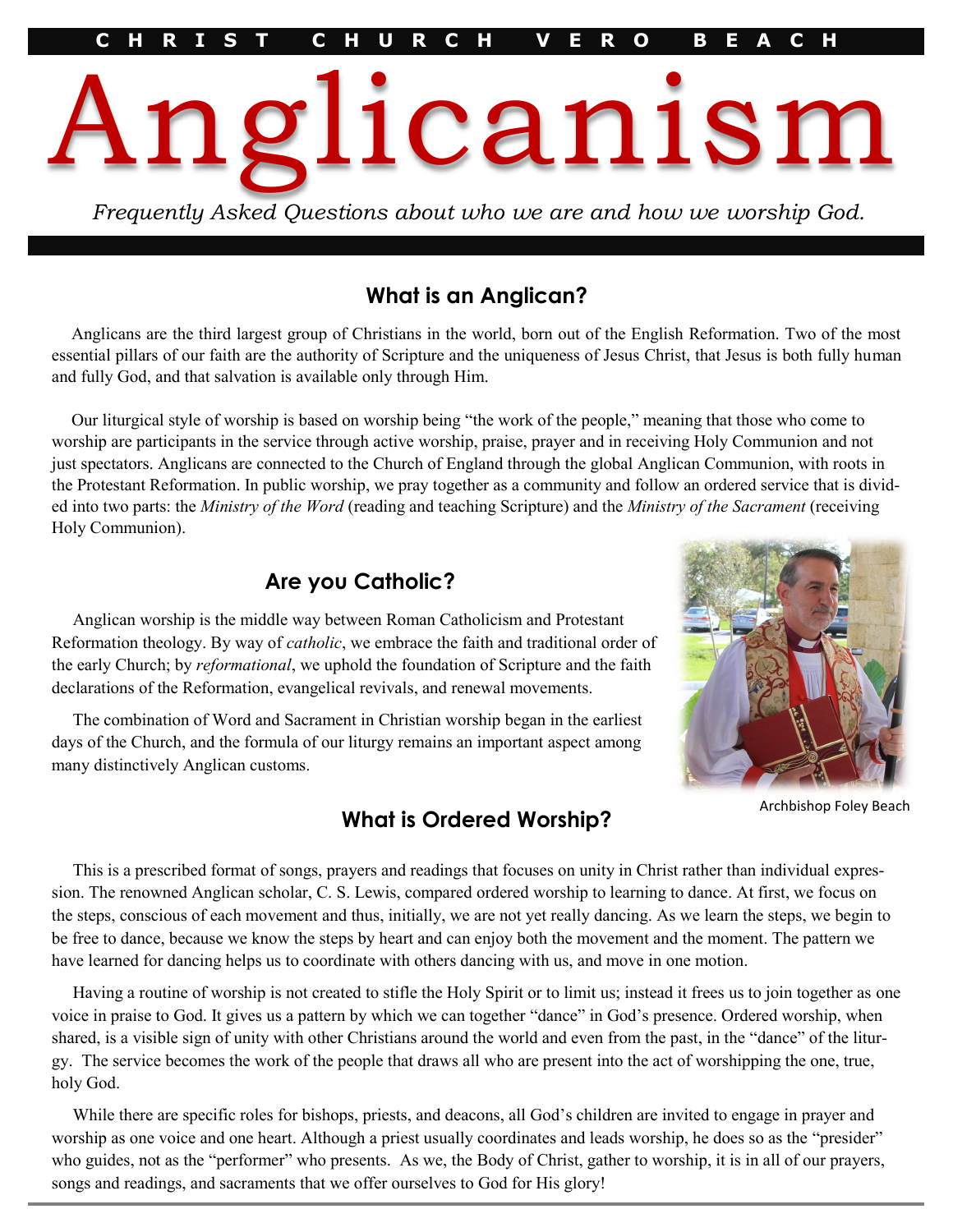## **C H R I S T C H U R C H V E R O B E A C H**

## **What do you do on Sundays?**

Each of our Sunday services integrate historical and Biblical Anglican liturgy, customs and expressions of praise. The Thursday Morning Prayer service is a shorter version that follows the Daily Office. In all services, however, the schedule is divided into two parts: the *Ministry of the Word* (reading and teaching Scripture) and the *Ministry of the Sacrament* (receiving Holy Communion).

# **Part 1: Ministry of the Word**

The first part of the service centers on the reading of Scripture and the teaching of the Gospel. The early Church patterned this after their Jewish synagogue services. The sequence for Part 1 is:

#### **The Prelude & Processional**

At our 9 a.m. service, an instrumental prelude calls us to prayer, followed by a hymn of praise to focus our hearts and minds on God Himself, as we *...come before His presence with a song* (Psalm 100:1). During this hymn, the ministers formally enter to start the service in what looks like a parade, or procession.

## **The Acclamation**

The next step is to acclaim the blessedness of the triune God, whom we acknowledge in worship specifically as "the Father, the Son, and the Holy Spirit." Before we focus on our needs and desires, we remind ourselves that God is the source of our life, the focus of our community, and the object of our worship.

## **The Collect**

A *collect* is a prayer meant to gather (collect) the intentions of the people and the focus of worship into a succinct prayer to God, addressing His righteous character and seeking His provision in the world. It includes an invocation and doxology, and closes with a corporate *AMEN*.

## **The Scripture Lessons**



A calendar of Scriptural texts, called a lectionary, is used to determine the passages a minister will read from the Bible each week. The readings include a selection from the Old Testament, a

Psalm (sometimes sung), an Epistle, and a Gospel lesson. The Lectionary unites our worship with others as the scheduled readings are used by many other Christians throughout the world.

The reader leads the faithful to acknowledge that the Bible is God's Word, by concluding the reading with a bidding: "The Word of the Lord," to which the people respond in gratitude: "Thanks be to God." The preacher reads the Gospel passage "among the people" as a reminder that Christ came into the world to live and minister among us.

## **The Sermon**

The sermon is a message of the Gospel as expressed through the personality of the preacher and addressed to God's people in a specific time and place. It serves to teach God's people through the ministry of the Holy Spirit, who inspires us to apply the Word to our individual, present-day lives.

## **The Creed**

Next, we recite in unison our statement of beliefs. Our version, the Nicene Creed (a product of the Nicea and Constantinople Church Councils of the  $4<sup>th</sup>$  century), is an expansion of the Apostles Creed.

## **The Prayers of the People**

The Prayers of the People are a sequence of public prayers, generally led by lay ministers (volunteers) and span the range of expression and human concerns given to us in Scripture. Worshippers are encouraged to add their own prayers either silently or aloud.

## **Confession & Absolution**

Following teaching and prayer, we are led to a moment of humble repentance and confession of sin. This confession statement is both personal and corporate, and concludes with the priest or bishop proclaiming absolution, God's forgiveness in Christ Jesus, so we may experience spiritual freedom from guilt, shame, and condemnation.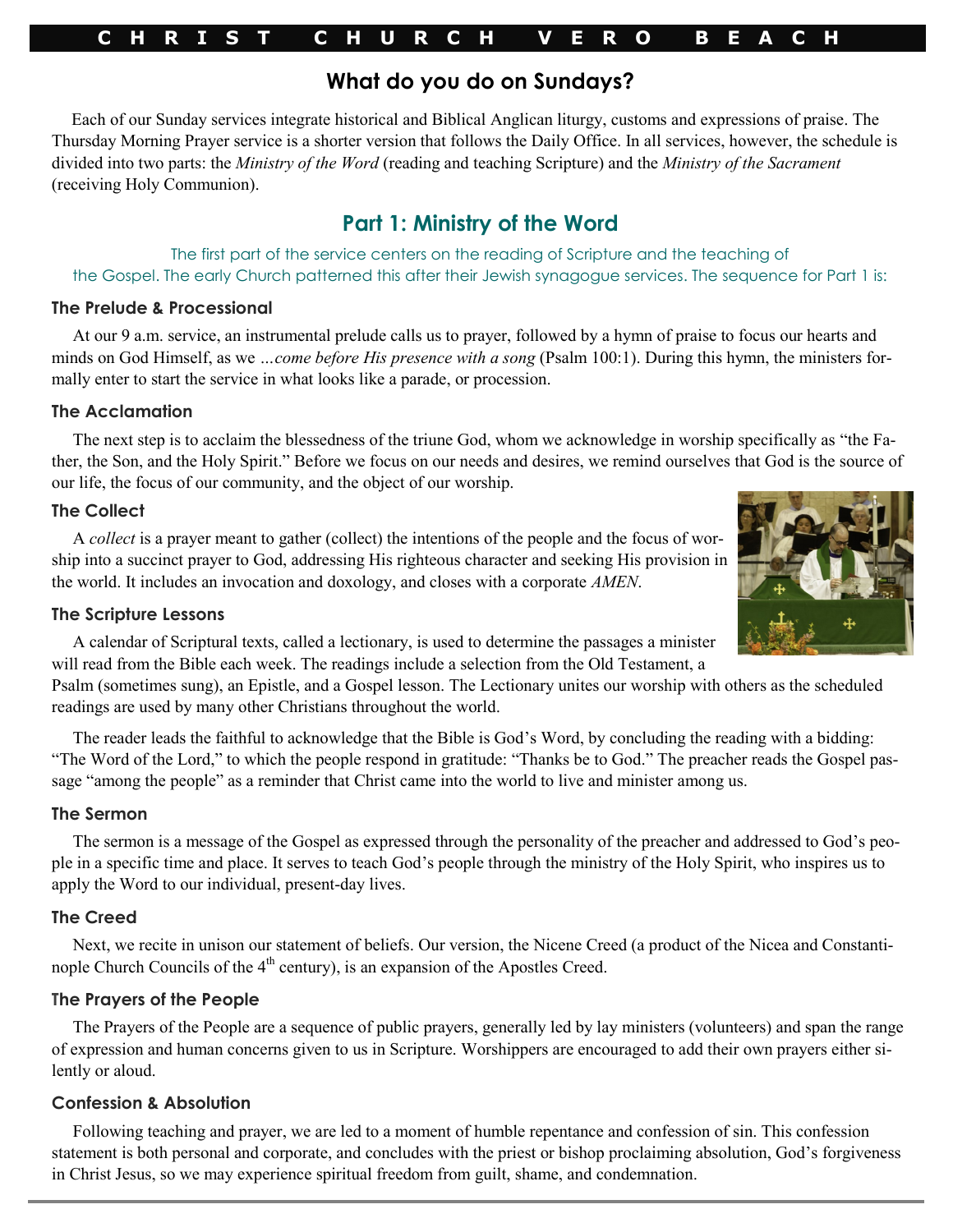#### **Passing the Peace**

Passing the Peace is a physical enactment of the spiritual reconciliation of God's love and forgiveness through Christ, which we are called to pass on through our reconciliation with others. You may choose to shake hands or embrace people around you, exchanging greetings of "The peace of the Lord" or "God's peace be with you."

# **Part 2: Ministry of the Sacrament**

The second part of the service centers on prayers and Holy Communion, patterned after Jesus' words at His Last Supper with the disciples before His crucifixion. The sequence for Part 2 is:

### **The Offertory**

The offerings given to our local church are a partnership both in the work of the parish mission and ministry and an act of obedience recognizing God's ownership of all our resources. A song is sung during the collection, followed by our *Doxology,* as the priest presents the offerings of money as well as the Communion bread and wine in thanksgiving to God for His blessings.

We believe that giving a tithe (10% of income) is an historical Christian discipline, based on the biblical practice of Israel. One's ability to tithe is not the focus as much as one's willingness to do so as a lifestyle of exercising faith, gratitude, and Biblical stewardship.

## **The Great Thanksgiving**

The Great Thanksgiving is the name of a group of prayers that surround the Lord's Supper or Holy Communion. The celebrant (an ordained priest or bishop) leads the prayer while the whole congregation joins in by responding as prompted.

The priest recites a summary of our salvation history and Jesus' institution of Communion when He ate the Passover meal with His disciples the night before His crucifixion. The Sanctus (or *Holy, Holy, Holy*) is a song inviting us to join in with the celestial choir of saints and angels worshiping God in heaven before His throne of grace as we are spiritually lifted into the Lord's presence.

Jesus' words from the Last Supper, *this is my body*….*this is my blood,*… *do this in remembrance of me*, are those recorded by the Gospel writers Matthew (26:26,28), Mark (14:22,24) and Luke (22:19,20) and the Apostle Paul (1 Cor. 11:24,25).

The Lord's Prayer is said in unison just before receiving the bread and the wine (the symbolic Body and Blood of Christ). It is offered in obedience to Jesus, who taught it to His disciples; it reminds us that God provides for our needs as we pray *give us this day our daily bread* (Mt. 6:11; Lk. 11:3).

## **Receiving Communion**

Anglicans believe in the *real presence of Christ* in the Eucharist, meaning that the Holy Spirit makes Jesus' life and power present to us in the consecrated bread and wine, which we receive by faith.

Since Baptism is the Christian initiation rite that Jesus commanded of us, we require people to be baptized before receiving Communion. Furthermore, we believe that the Communion Table is the Lord's and not exclusively the Table of the Anglican Church. Thus, all baptized believers are welcomed by Jesus, and us, at the Lord's Table.



Those who are not baptized, or are not receiving Communion for personal reasons, may still receive God's blessing through a priest or bishop. They simply cross their arms over their chest to indicate to the priest that a blessing is desired

#### **At the Altar**

Ushers will guide you to the front where a priest will serve you a piece of bread. A second minister will follow with a chalice of wine. If you wish to receive the wine, kindly guide the chalice to your lips, or you may hand your bread to minister who will dip (intinct) the bread into the wine and place it on your tongue.

After receiving the bread, and the wine, it is customary to say "Amen." Before returning to their seats, many choose to make the sign of the cross as a reminder of Jesus' personal sacrifice for them.